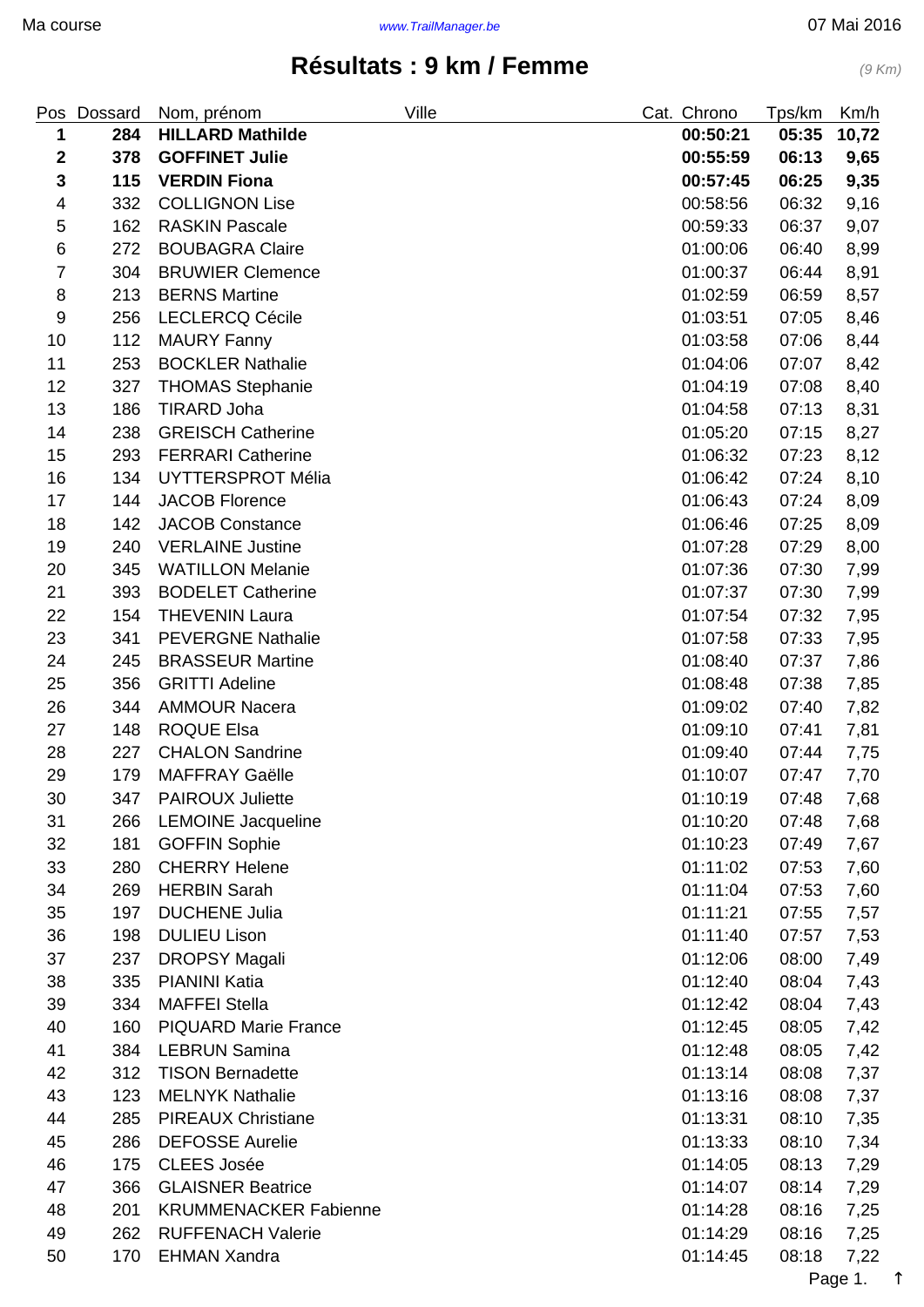## **Résultats : 9 km / Femme** (9 Km)

|     | Pos Dossard | Nom, prénom                     | Ville | Cat. Chrono | Tps/km | Km/h |
|-----|-------------|---------------------------------|-------|-------------|--------|------|
| 51  | 271         | <b>PAQUET Beatrice</b>          |       | 01:14:47    | 08:18  | 7,22 |
| 52  | 317         | <b>BACHY Valerie</b>            |       | 01:15:01    | 08:20  | 7,20 |
| 53  | 190         | <b>PROTIC Julie</b>             |       | 01:15:02    | 08:20  | 7,20 |
| 54  | 152         | <b>DUMONT Frederique</b>        |       | 01:15:30    | 08:23  | 7,15 |
| 55  | 132         | <b>MANCILLA Carmen</b>          |       | 01:15:33    | 08:23  | 7,15 |
| 56  | 104         | <b>GONRY Nicole</b>             |       | 01:15:38    | 08:24  | 7,14 |
| 57  | 199         | <b>GOFFLOT Régine</b>           |       | 01:15:45    | 08:25  | 7,13 |
| 58  | 145         | <b>PLETAIN Julia</b>            |       | 01:16:05    | 08:27  | 7,10 |
| 59  | 172         | <b>REMACLE Amélie</b>           |       | 01:16:09    | 08:27  | 7,09 |
| 60  | 214         | <b>HUBERT Vincianne</b>         |       | 01:16:29    | 08:29  | 7,06 |
| 61  | 210         | <b>BAROLAT Alexia</b>           |       | 01:16:35    | 08:30  | 7,05 |
| 62  | 226         | <b>GOTTARDI Estelle</b>         |       | 01:16:40    | 08:31  | 7,04 |
| 63  | 225         | <b>SIDKI Helene</b>             |       | 01:16:42    | 08:31  | 7,04 |
| 64  | 390         | <b>ALVES Nelly</b>              |       | 01:16:57    | 08:33  | 7,02 |
| 65  | 392         | <b>PARISSE Donatienne</b>       |       | 01:17:05    | 08:33  | 7,01 |
| 66  | 351         | <b>LEMOINE Melissa</b>          |       | 01:17:31    | 08:36  | 6,97 |
| 67  | 125         | <b>MELNYK Cyrielle</b>          |       | 01:18:02    | 08:40  | 6,92 |
| 68  | 338         | <b>GIRSHAINA Anastasia</b>      |       | 01:19:04    | 08:47  | 6,83 |
| 69  | 239         | <b>CROCHET Chantal</b>          |       | 01:20:09    | 08:54  | 6,74 |
| 70  | 261         | <b>HERMAN Christine</b>         |       | 01:20:19    | 08:55  | 6,72 |
| 71  | 354         | <b>BERKES</b> Isabelle          |       | 01:20:22    | 08:55  | 6,72 |
| 72  | 247         | <b>GREIN Martine</b>            |       | 01:20:23    | 08:55  | 6,72 |
| 73  | 274         | <b>LAMBINET Carine</b>          |       | 01:20:36    | 08:57  | 6,70 |
| 74  | 183         | <b>REMY Sylvie</b>              |       | 01:20:40    | 08:57  | 6,69 |
| 75  | 308         | <b>LHOTE Roseline</b>           |       | 01:20:51    | 08:59  | 6,68 |
| 76  | 255         | <b>JEANTY Laetitia</b>          |       | 01:20:54    | 08:59  | 6,67 |
| 77  | 180         | <b>HANUS Céline</b>             |       | 01:21:59    | 09:06  | 6,59 |
| 78  | 171         | <b>LOUIS Annouck</b>            |       | 01:21:59    | 09:06  | 6,59 |
| 79  | 376         | <b>SCHOCKMEL Audrey</b>         |       | 01:22:02    | 09:06  | 6,58 |
| 80  | 155         | <b>DROPSY Yaguelle</b>          |       | 01:22:04    | 09:07  | 6,58 |
| 81  | 137         | <b>CORRILLON Nathalie</b>       |       | 01:22:06    | 09:07  | 6,58 |
| 82  | 229         | <b>DECKER Adeline</b>           |       | 01:22:09    | 09:07  | 6,57 |
| 83  | 234         | <b>HOLTER Jessica</b>           |       | 01:22:13    | 09:08  | 6,57 |
| 84  | 322         | <b>FERY Audrey</b>              |       | 01:22:34    | 09:10  | 6,54 |
| 85  | 380         | <b>BUISSERET Sandrine</b>       |       | 01:22:35    | 09:10  | 6,54 |
| 86  | 339         | <b>CAMUS Christel</b>           |       | 01:23:35    | 09:17  | 6,46 |
| 87  | 208         | <b>COLLIN Vanessa</b>           |       | 01:23:36    | 09:17  | 6,46 |
| 88  | 136         | <b>PIERRET Laurence</b>         |       | 01:24:29    | 09:23  | 6,39 |
| 89  | 295         | <b>DENGIS Marianne</b>          |       | 01:24:47    | 09:25  | 6,37 |
| 90  | 298         | <b>ROUYER Marie-Astrid</b>      |       | 01:24:48    | 09:25  | 6,37 |
| 91  | 297         | <b>BRICLET Virginie</b>         |       | 01:24:49    | 09:25  | 6,37 |
| 92  | 300         | <b>CORDIER Valerie</b>          |       | 01:25:58    | 09:33  | 6,28 |
| 93  | 315         | <b>VAN MUYSEWINKEL Nathalie</b> |       | 01:26:00    | 09:33  | 6,28 |
| 94  | 316         | EL BOUJDAINI Najat              |       | 01:26:01    | 09:33  | 6,28 |
| 95  | 250         | <b>PEREZ Claudia</b>            |       | 01:27:22    | 09:42  | 6,18 |
| 96  | 329         | <b>BERNARD Nadine</b>           |       | 01:27:40    | 09:44  | 6,16 |
| 97  | 328         | <b>DELFORGE Martine</b>         |       | 01:27:41    | 09:44  | 6,16 |
| 98  | 330         | <b>GILLET Sylviane</b>          |       | 01:27:42    | 09:44  | 6,16 |
| 99  | 243         | <b>COUSET Katia</b>             |       | 01:27:45    | 09:45  | 6,15 |
| 100 | 395         | <b>MEYER Myriam</b>             |       | 01:28:02    | 09:46  | 6,13 |